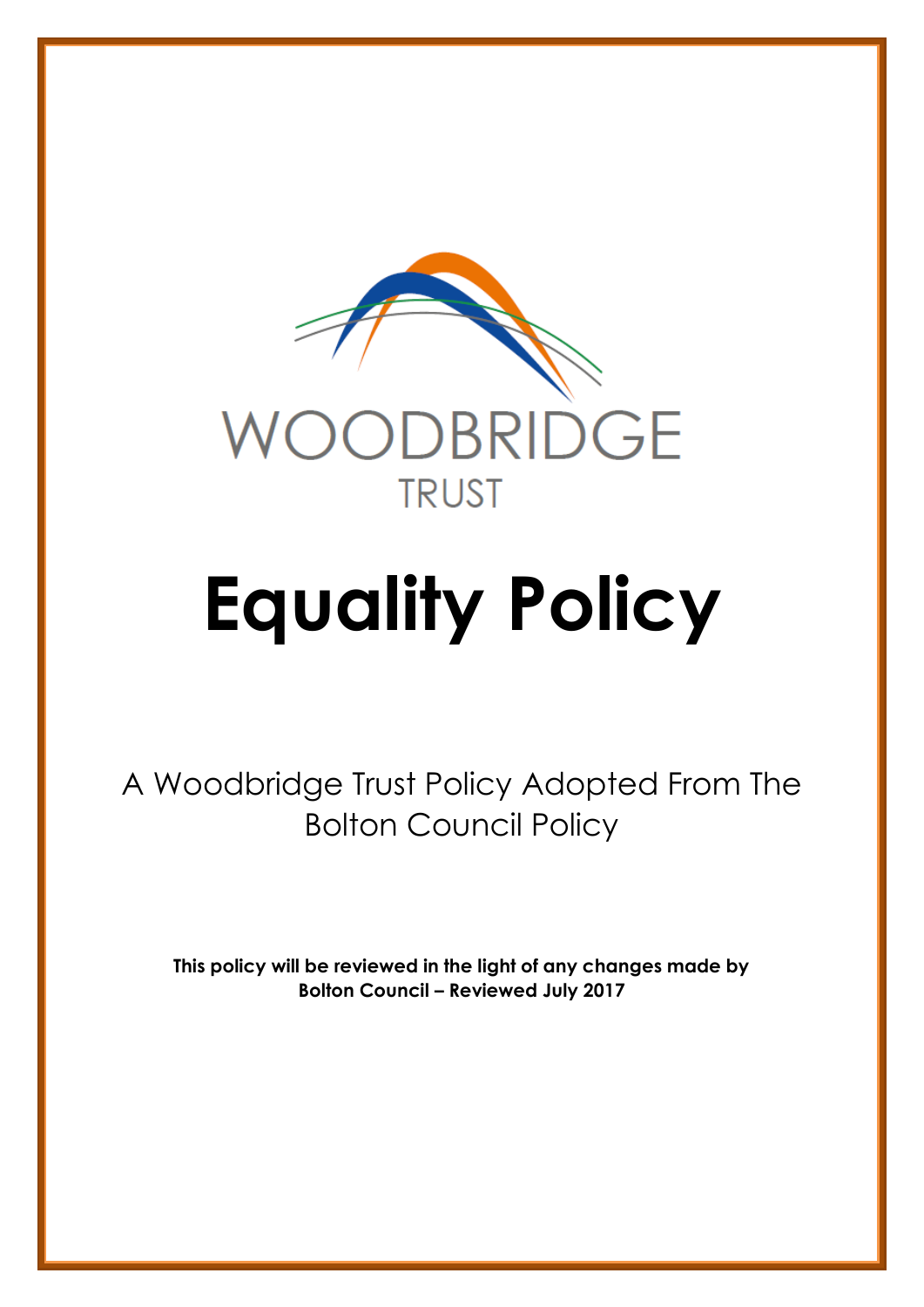#### **Version Control**

| <b>Current</b><br>version | <b>Previous</b><br>version | Summary of changes made                                                                                                                   |
|---------------------------|----------------------------|-------------------------------------------------------------------------------------------------------------------------------------------|
| 26 Jul 17                 | 01 Apr 13                  | Removed reference to polices no longer in use. Updated<br>policy titles and links. Formatting of paragraphs and headings<br>standardised. |
|                           |                            |                                                                                                                                           |
|                           |                            |                                                                                                                                           |
|                           |                            |                                                                                                                                           |

26 July 2017 Equality Policy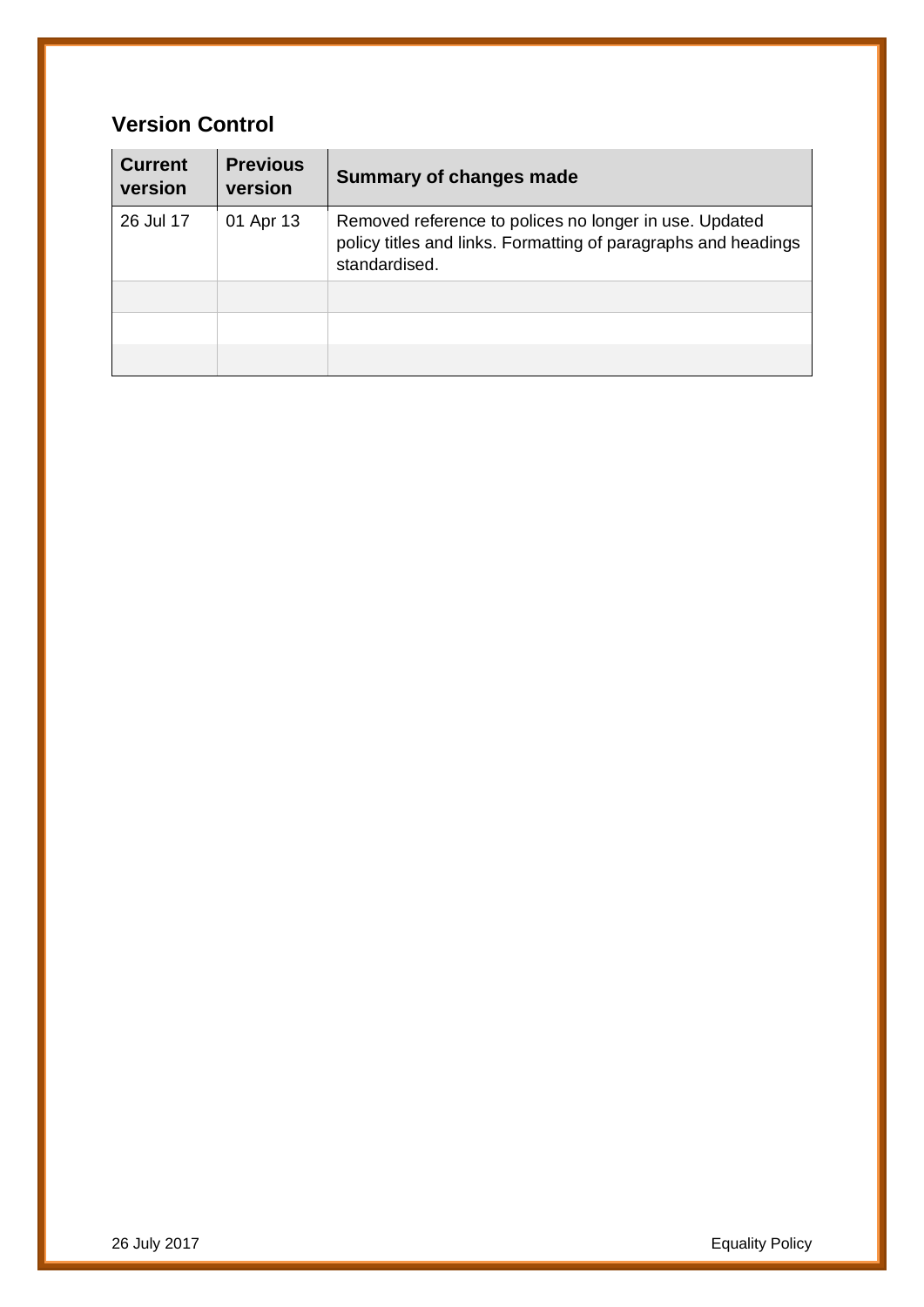#### **Contents**

| <b>Section</b> |                                                  |                |
|----------------|--------------------------------------------------|----------------|
|                | Introduction                                     | 3              |
| $\overline{2}$ | Scope and definition                             | 3              |
| 3              | Woodbridge Trust's response                      | 4              |
| $\overline{4}$ | Eliminating discrimination in the workplace      | $\overline{4}$ |
| 5              | Eliminating discrimination as a service provider | 5              |
| 6              | Advancing equality of opportunity                | 5              |
|                | Fostering good relations                         | 5              |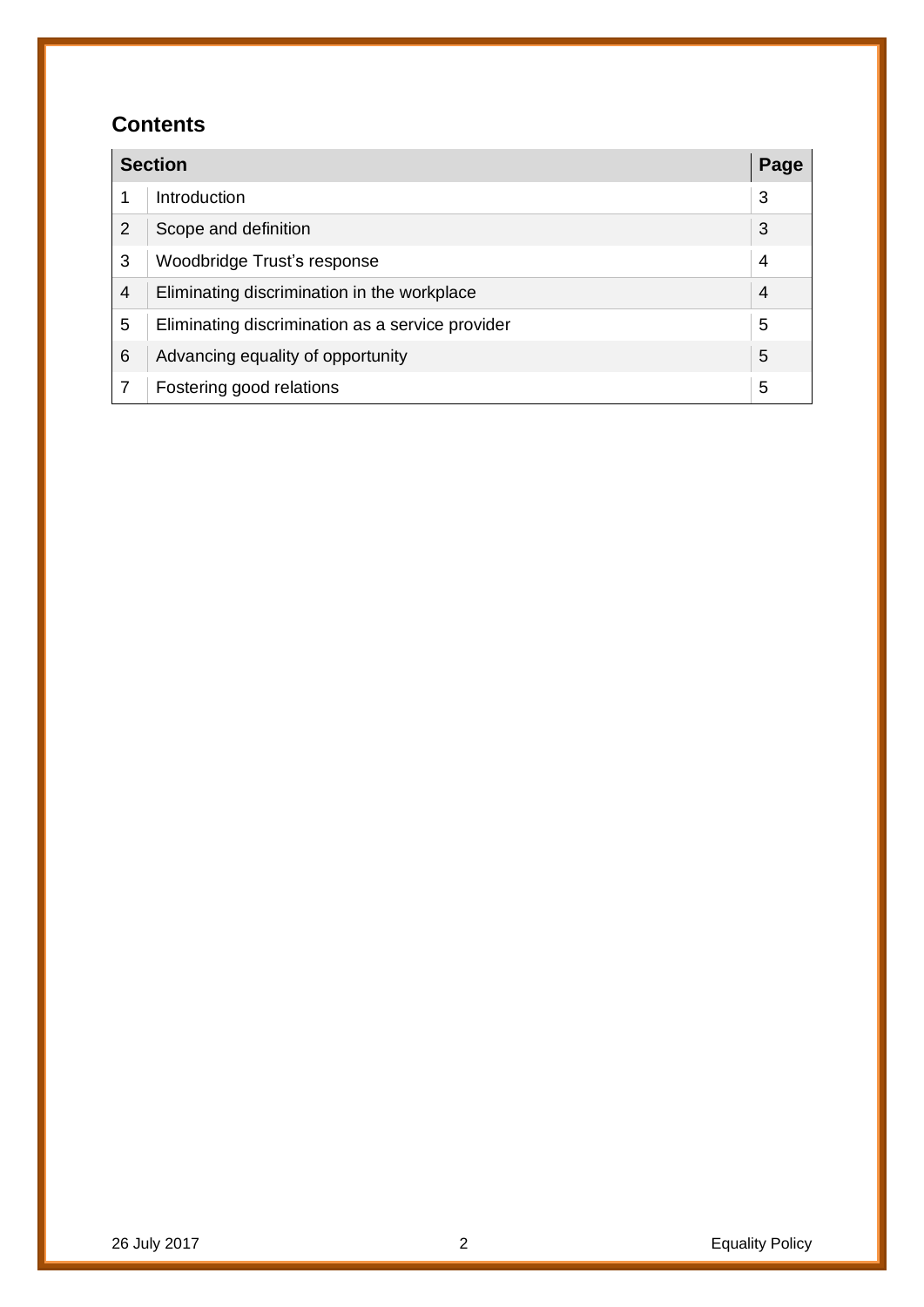### <span id="page-3-0"></span>**1 Introduction**

- 1.1 Woodbridge Trust is a diverse organisation, where people from many different backgrounds and cultures work together. This trust and its partners have a longstanding commitment to celebrating this diversity, promoting good relations between our diverse communities, and ensuring that its services are appropriate and accessible for everyone.
- 1.2 We want Woodbridge Trust to be a place where every child and young person is able to achieve their potential, regardless of their background, their circumstances, or where they live.
- 1.3 Woodbridge Trust welcomes the [Equality Act 2010,](http://www.legislation.gov.uk/ukpga/2010/15/contents) which restates the important role that we all play in tackling inequality and building strong and confident communities. This policy statement describes how Woodbridge Trust responds to the requirements of the [Equality Act 2010.](http://www.legislation.gov.uk/ukpga/2010/15/contents)

### **2 Scope and definition**

- 2.1 Th[e Equality Act 2010](http://www.legislation.gov.uk/ukpga/2010/15/contents) ('the act') sets out the law around equality matters in Great Britain. The act provides protection against discrimination for the following range of diversity groups and protected characteristics;
	- Age
	- **Disability**
	- Sex or gender
	- Gender reassignment
	- Sexual orientation
	- Religion or belief
	- Pregnancy and maternity
	- Marriage and civil partnership
	- Race (including ethnic or national origins; colour; nationality)
- 2.2 In addition to the protected characteristics set out by the act, Woodbridge Trust believes it is also important to consider caring status and socio-economic conditions as part of its work around equality.
- 2.3 Under the terms of the act, Woodbridge Trust has a general duty to show that it has due regard to;
	- Eliminating unlawful discrimination, harassment, victimisation and any other conduct prohibited by the Act
	- Advancing equality of opportunity between people who share a protected characteristic and people who do not share it
	- Fostering good relations between people who share a protected characteristic and people who do not share it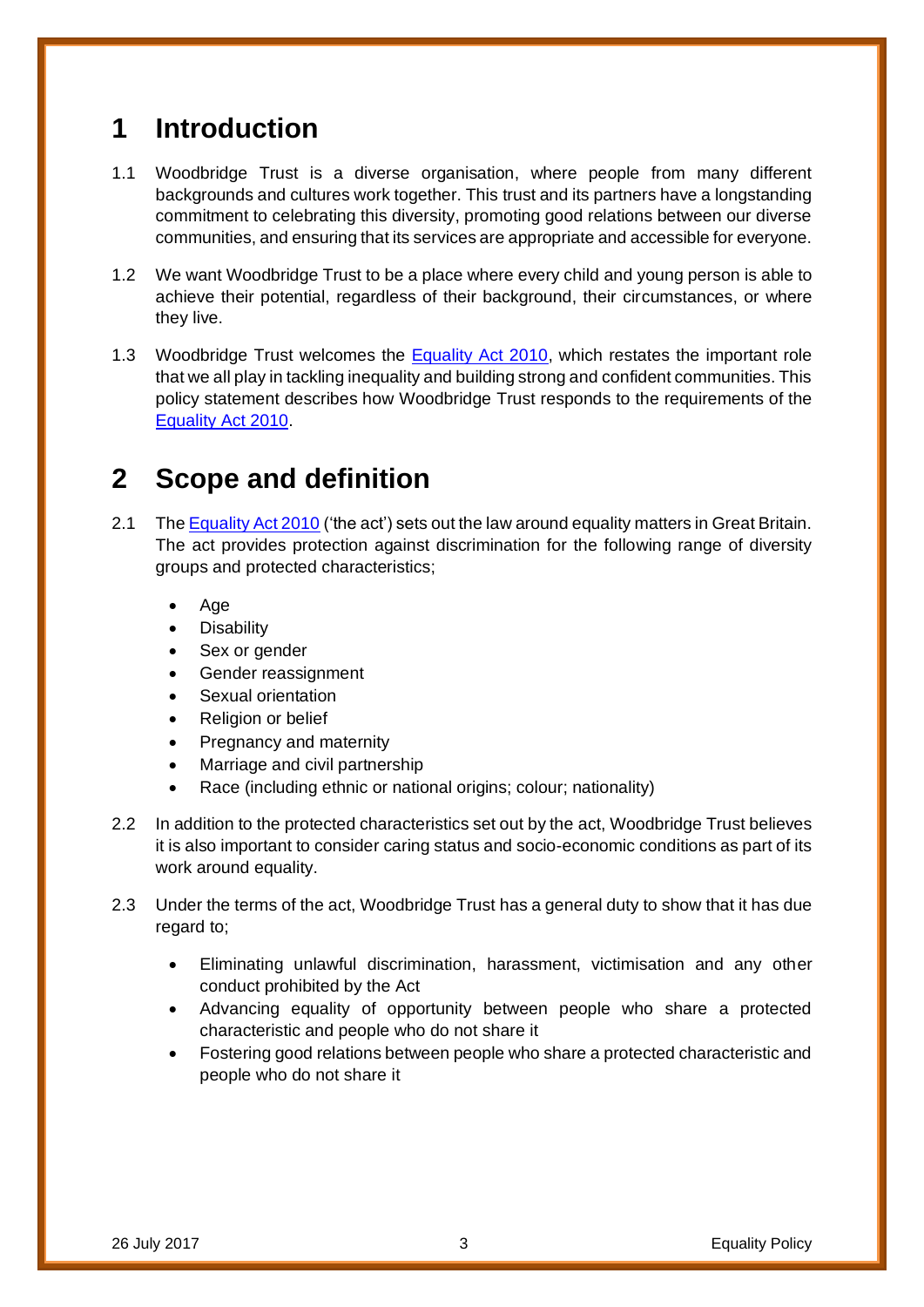### **3 Woodbridge Trust's Response**

- 3.1 As set out in [Section 1,](#page-3-0) Woodbridge Trust welcomes the provisions of the Equality Act [2010,](http://www.legislation.gov.uk/ukpga/2010/15/contents) and the emphasis which this places on local authorities as drivers of equality in their local areas.
- 3.2 As an employer, we strive to create a culture where diversity is respected and celebrated. We aim to;
	- Ensure that all of our policies and processes are fair and help to advance opportunity between staff from all groups.
	- Reaffirm that effective leadership and operational delivery on equality matters is a core competency for the leadership team; and ensure that they are aware of and have the training and information they need to fulfil their obligations under equality legislation.
	- Ensure that all staff have the appropriate training to support and respect the differing needs of our diverse communities. This is particularly important for those staff members who are working with vulnerable pupils, and those at risk of social exclusion.
	- Have a workforce which is broadly representative of the local population in the long-term.
	- Seek to ensure that our workforce is representative across all levels, including the highest tiers.
	- Create an environment in which employees from across the range of protected characteristics feel satisfied with and supported in their work.
- 3.3 Woodbridge Trust's equality duties include eliminating discrimination through the application of a robust policy framework that underpins our roles as employer and service provider.

# **4 Eliminating discrimination in the workplace**

- 4.1 Our policies are clear about eliminating discrimination in the workplace by ensuring that fair and equal opportunity is afforded to staff from all groups and that individuals have recourse to an objective Panel hearing, if necessary, to test any issue of fairness in relation to conduct, treatment or behaviour at work.
- 4.2 Further, all matters relating to employment terms and conditions are determined in consultation with the recognised Trades' Unions through a system of collective bargaining, which ensures that matters of collective equity are addressed from inception.
- 4.3 Those policies which are most pertinent to equalities matters are listed below;
	- [Code of Conduct](https://extranet.bolton.gov.uk/website/pages/view.aspx?f=Code%20of%20Conduct-HR.docx)
	- [Dismissal and Disciplinary Policy](https://extranet.bolton.gov.uk/website/pages/view.aspx?f=Disciplinary%20and%20Dismissal%20Policy-HR.docx)
	- **[Domestic Violence Policy](https://extranet.bolton.gov.uk/website/pages/view.aspx?f=Domestic%20Violence%20Policy-HR.docx)**
	- [Flexible Working Policy](https://extranet.bolton.gov.uk/website/pages/view.aspx?f=Flexible%20Working%20Policy-HR.docx)
	- **[Grievance Policy](https://extranet.bolton.gov.uk/website/pages/view.aspx?f=Grievance%20Policy-HR.docx)**
	- **[Leave of Absence Policy](https://extranet.bolton.gov.uk/website/pages/view.aspx?f=Leave%20of%20Absence%20Policy-HR.docx)**
	- **[Managing Capability Policies](https://extranet.bolton.gov.uk/website/pages/AllDocuments.aspx?search=managing%20capability%20policy&tz=HR)**